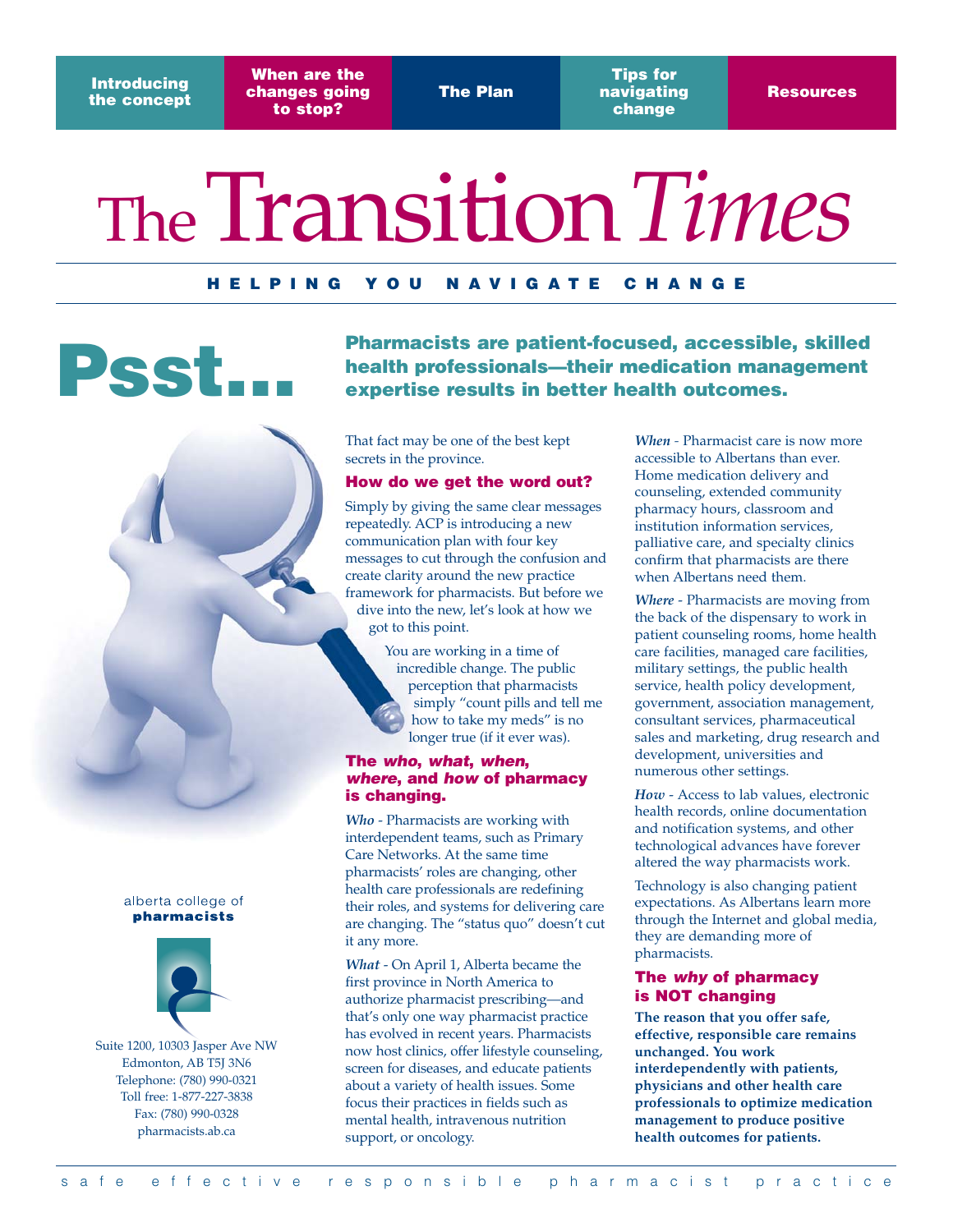### Page 2 / Nov. 2007 **The Transition**  $\overline{T}$  **Page 2** / Nov. 2007 **alberta college of pharmacists**

### **When are the changes going to stop so I can just get on with my work?**

*Patients are changing. The system is changing. The tools are changing. These changes will not stop.* 

*How can pharmacist practice remain the same?* 

To keep pace, the healthcare system must mobilize all its resources for the maximum benefit of patients. This means that you are being called on to practice to your full potential.

The new legislation and standards are designed to offer patients better drug therapy and greater access to health care, while allowing you to realize your professional potential by fully using your training and expertise.

By fully using your knowledge and skills in this new practice framework, you can enjoy greater career satisfaction, health resources will be used more effectively, and patients will have better access to quality care.



*A lot of change often results in a lot of confusion. You have told us that your patients, peers, and colleagues have questions about your role and the new practice framework.*

### **What are we doing?**

We understand that you act as the "front line representative" and are asked to explain the changes happening in the pharmacy profession right now. These questions present you with opportunities to educate and interact with patients. However, we know they also present the potential for confusion and frustration – both for you and your patients.

We're rolling out **a new communication plan with four key messages** to provide you with a clear message to help others understand the importance of the work you do.

We are sharing these four messages with you first through this newsletter, poster, and reminder card. Next, we will share them with pharmacy stakeholders and all Albertans.



**WE NEED TO WORK TOGETHER. You are a spokesperson for our profession and college. Sending a clear, positive message repeatedly will cut through the confusion and create clarity.** 

*ThePlan*

**ACP wants all Albertans to clearly understand what pharmacists are capable of and what an asset to a health care team you are.** 

### **Why are we doing it?**

We all know from experience that simple messages, frequently repeated, are the ones we remember. Think, "elbows off the table" or, in commercial terms, "a diamond is forever."

ACP has learned through experience that the reputation of pharmacists can be positively impacted when we communicate a common message. Rather than delivering different messages to a wide variety of people in a variety of ways, our messages will be more powerful and memorable if, together, we deliver the same words to everyone.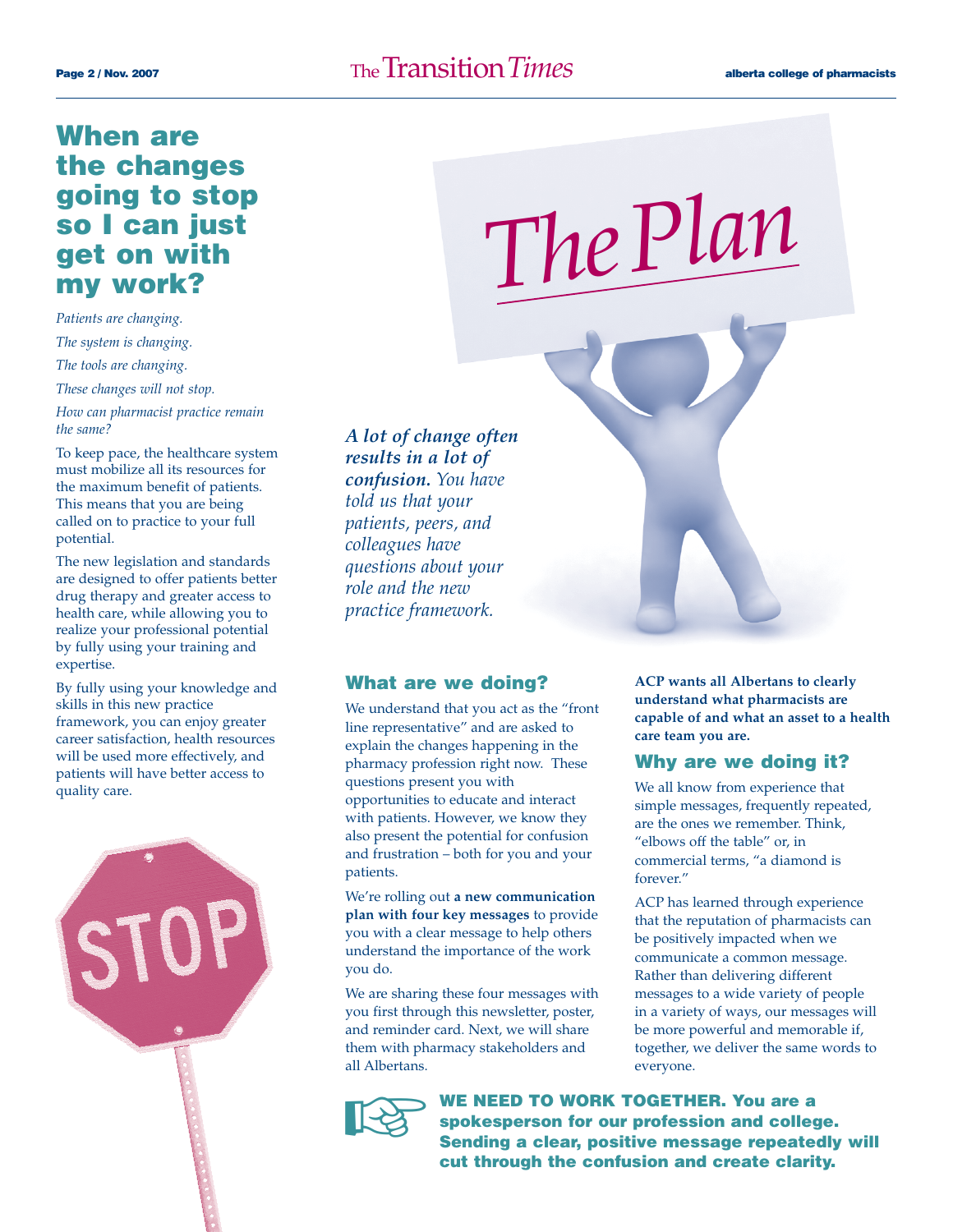### **"The facts, and nothing but the facts…"**

These four key messages capture the core of what is driving the changes in pharmacist practice. Let's assess each message more closely to make sure we can "put our money where our mouth is."

### **Key Message 1**

### **The need**

**ng patient<br>raphics, health<br>rce pressures,<br>creases and<br>chnology, the<br>care system<br>nobilize all its<br>ces for the<br>um benefit of<br>is.**<br>x, we hear about shortages **To keep pace with changing patient demographics, health workforce pressures, cost increases and new technology, the healthcare system must mobilize all its resources for the maximum benefit of patients.**

Over and over, we hear about shortages of health professionals, rising healthcare costs, and the impact of new technology. This is not just "doomsday" talk. Consider these facts:

- The proportion of Canadians over the age of 55 will rise from 22 per cent of the population to 32 per cent by the year 2020.<sup>1</sup>
- The population of Alberta is projected to surpass 4.6 million by the year 2035.<sup>2</sup>
- As health needs rise among the population, the health care system will need to find more resources to deal with greater demand for health services.<sup>3</sup>
- A key strategy to improving access to care will be enhanced support for collaborative care.<sup>4</sup>
- Adjusting for inflation, public per capita spending on health care is projected to increase by 58 per cent

by 2020, while public per capita spending on all other government services will increase by 17 per cent.<sup>5</sup>

- Patient medication reviews by pharmacists result in significant changes in patients' drugs and save more than the cost of the intervention without affecting the workload of general practitioners.<sup>6</sup>
- The rapid advancement of technology coupled with the proliferation of information means no one person can be a generalist anymore. We must incorporate the expertise of others to produce the best outcomes.

### **Key Message 2**

### **ACP's key role**

rta patients<br>fit from the key<br>played by<br>macists. Safe,<br>tive and<br>pnsible<br>macist practice<br>held by the<br>rta College of<br>macists. **Alberta patients benefit from the key role played by pharmacists. Safe, effective and responsible pharmacist practice is upheld by the Alberta College of Pharmacists.**

For nearly a century, Alberta pharmacists have been self-regulated. The standards of practice, code of ethics, and quality assurance processes administered by the college are very exacting because pharmacists feel a collective ownership for their colleagues' conduct and for the care of their patients. Self-regulation also ensures that pharmacists are competent when they enter practice, and maintain and expand their competence throughout their careers.

ACP serves as the vital accountability link between the profession, the public and government. Through their licensing, registration, competence, and professional development programs, the college ensures pharmacists provide safe, appropriate and effective care to Albertans.

#### **Key Message 3**

### **Pharmacists: an excellent resource**

nt-focused,<br>ssible, skilled<br>cation<br>ngement experts.<br>makes them an<br>llent resource to<br>er innovative<br>th services and<br>rams cost-<br>tively. **Pharmacists are patient-focused, accessible, skilled medication management experts. This makes them an excellent resource to deliver innovative health services and programs costeffectively.**

Well, we hardly need to tell you this! But, just in case you need to convince others, here are some supporting facts:

#### **Patient-focused**

- Pharmacists are currently recognized as medication management experts whose role is to work in collaboration with patients, physicians and other health care professionals to optimize medication use to produce positive health outcomes.
- Pharmacists facilitate communication to physicians and other members of the patient's healthcare team about patient concerns related to drug therapy.

<sup>1</sup> Antunes, Pedro., Brimacombe, Glenn., McIntyre, Jane, *The Future Cost of Health Care in Canada,* 2000 to 2020, Conference Board of Canada, 2001<br>2 Alberta Health and Wellness, *Population Projections for Alberta and its H* 

<sup>3</sup> Esmail, Nadeem, Health Care and the Ageing Population, Fraser Institute, July 2007

<sup>4</sup> Wilson, Dr. Ruth, CFPC's President-elect, news release, Oct. 11, 2007 5 Antunes, Pedro., Brimacombe, Glenn., McIntyre, Jane., *The Future Cost of Health Care in Canada, 2000 to 2020*, Conference Board of Canada, 2001

<sup>6</sup> Zermansky, Arnold G et al., *Randomised controlled trial of clinical medication review by a pharmacist of elderly patients receiving repeat prescriptions in general practice*, BMJ 2001; 323:1340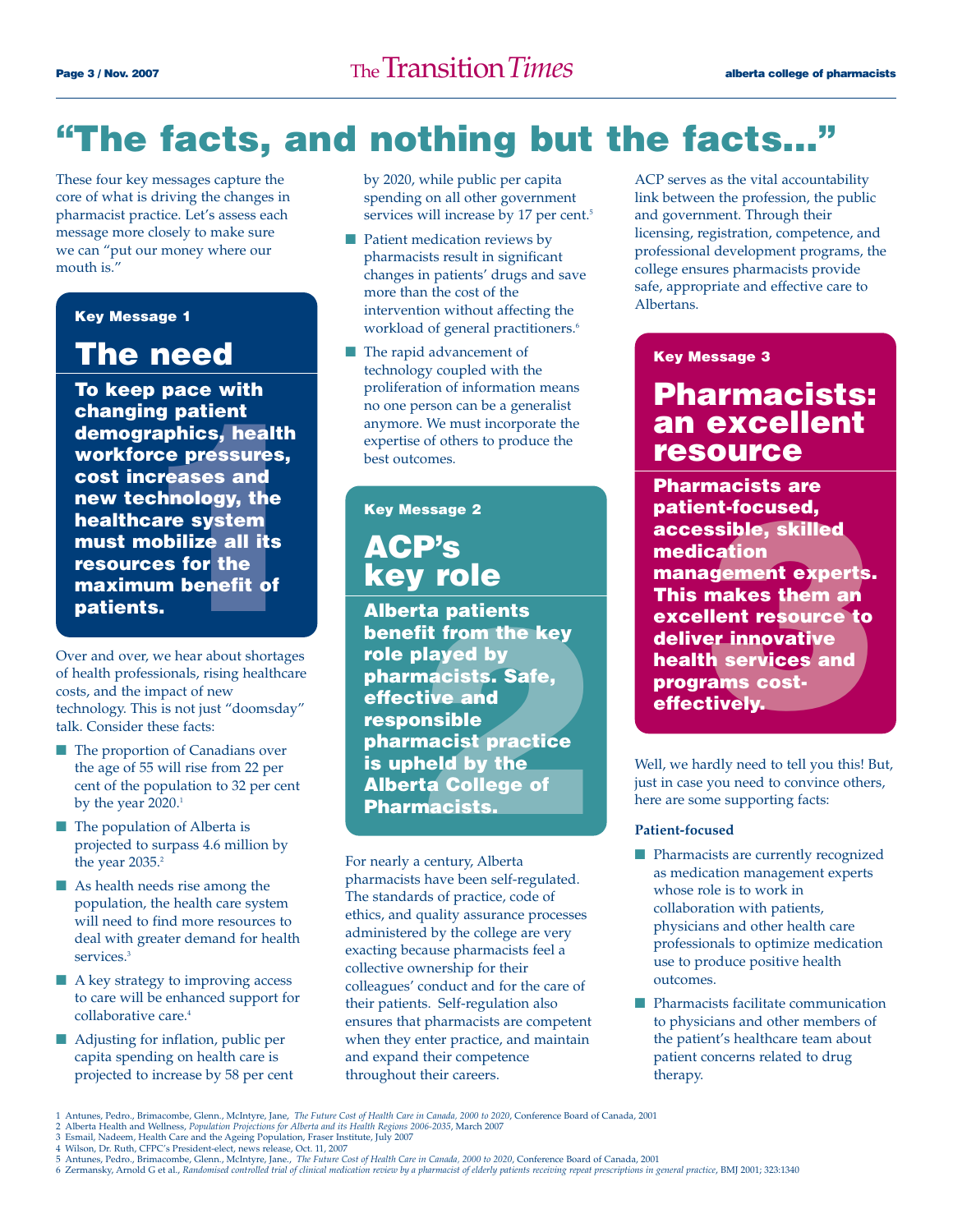#### **Accessible**

- Pharmacists participate in health promotion, disease management, ensuring effective drug therapy outcomes, and primary health care in community and hospital pharmacies, clinics, schools, government agencies, and private and public businesses.
- Appointments are not required for most pharmacist services.
- The majority community pharmacies are accessible 12 to 15 hours each day, most days of the year.

#### **Skilled medication management experts**

- Pharmacists have a minimum of five years university education devoted to drugs and their use—the most of any health professional.
- ACP requires all pharmacists to maintain and enhance their professional knowledge and skills through professional development activities.

**Key Message 4**

### **Better outcomes**

nts experience<br> **er outcomes and<br>
ealthcare<br>
em is<br>
gthened when<br>
macists and<br>
r health<br>
ssionals work<br>
ther to deliver<br>
h services. Paients experience better outcomes and the healthcare system is strengthened when pharmacists and other health professionals work together to deliver health services.** 

#### **Patients benefit**

When pharmacists are directly involved in patient care:

■ the patient's knowledge of their disease and of their drug therapy is improved;

- compliance with medication therapies is improved;
- drug related problems are more readily identified and resolved, reducing patient risk;
- the patient's overall management of their disease is improved, resulting in lower incidence of hospital admissions, and shorter lengths of stay; and
- the patient's quality of life and overall satisfaction with their drug therapy is improved.

#### **Other health professionals benefit**

Pharmacists help other health professionals by:

- providing information about medication use;
- notifying physicians about contraindications and drug interactions;
- notifying them of potential risks associated with drug therapies which may interfere with their activities (e.g., risk of postural hypotension associated with certain drug therapies);
- assisting with monitoring drug therapy and medication use to facilitate the achievement of patient specific goals;
- serving as a resource for up-to-date drug information;
- implementing programs to enhance communication between community and hospital settings, resulting in better patient-care through collaborative treatment schemes and follow-up monitoring.

#### **The health system benefits**

- When pharmacists are part of the multidisciplinary team involved in obtaining and assessing a patient's medication history before elective surgery, medication discrepancies are reduced by half.<sup>7</sup>
- Clinical pharmacist staffing and specific clinical pharmacy services, including medication therapy management, are associated with

reduced mortality rates, reduced drug costs per occupied bed, reduced total cost of care per occupied bed, decreased lengths of hospital stay, decreased medication errors per year, decreased medication errors that adversely affect patient care outcomes, and decreased adverse drug reactions in a large number of US hospitals.<sup>8</sup>

#### **YOU benefit**

Fully utilizing your training and competencies will:

- provide more value to your patients and increase their confidence in you;
- make you a more important and respected contributor to overall patient care;
- make you an exemplary role model for pharmacists of the future;
- ensure that you continue to serve a vital role in health care;
- increase your job satisfaction.

*This is just a sampling of the facts that got us to where we are now. The facts are the base of our four key messages. You can elaborate on these messages with examples from your own practice. Share with your patients and colleagues your experiences, any special services you offer, and your plans for any future changes.*

*And remember, no matter what else changes, one fact remains constant:* 

### **Patient safety is foremost in pharmacist practice at all times.**

7 Kwan, Y., Fernandes, O., et al, *Pharmacist medication assessments in surgical preadmission clinic*, Archives of Internal Medicine, 2007;167:1034-1040

8 Bond, C.A., Raehl, Cynthia L., Clinical and economic outcomes of pharmacist-managed antimicrobial prophylaxis in surgical patients, American Journal of Health-System Pharmacy, Vol. 64, Sept. 15, 2007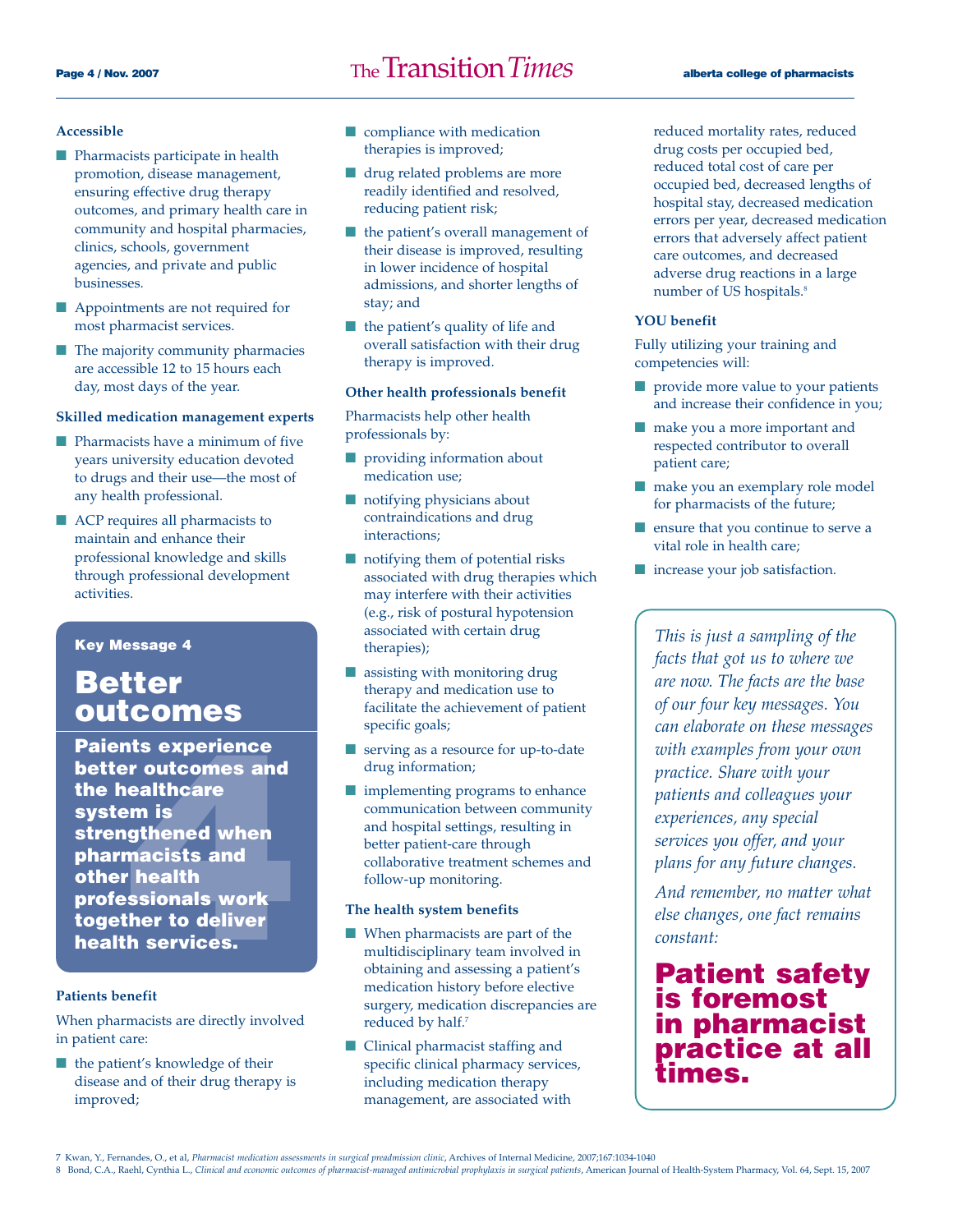## **What can you do?**

### **Put the key messages into practice**

The best way to ensure your patients and colleagues understand your changing practice is to talk with them! Communicate frequently and thoroughly about the new practice framework and changes in your own practice so that their expectations are realistic.

### **Sample responses using the key messages**

| Question                                                           | <b>Response using key messages</b>                            |                                                                                                                                                                                                                     |
|--------------------------------------------------------------------|---------------------------------------------------------------|---------------------------------------------------------------------------------------------------------------------------------------------------------------------------------------------------------------------|
| How do<br>patients<br>benefit from<br>pharmacist<br>prescribing?   | <b>Better</b><br>outcomes                                     | Patients experience better outcomes when<br>pharmacists and other health professionals work<br>together to deliver health services.                                                                                 |
|                                                                    | <b>Pharmacists:</b><br><b>An excellent</b><br><b>resource</b> | As patient-focused, accessible, skilled medication<br>management experts, pharmacists ensure patients are<br>following the best medication plan.                                                                    |
| How do<br>I know<br>pharmacist<br>care is safe?                    | <b>Pharmacists:</b><br><b>An excellent</b><br><b>resource</b> | Pharmacists are patient-focused, accessible, skilled<br>medication management experts. This makes them an<br>excellent resource to deliver innovative health<br>services and programs cost-effectively.             |
|                                                                    | <b>ACP's key</b><br>role                                      | Patient safety is foremost in pharmacist practice at<br>all times. Safe, effective and responsible pharmacist<br>practice is upheld by the Alberta College of<br>Pharmacists.                                       |
| Why should<br>pharmacists<br>expand their<br>scope of<br>practice? | <b>The need</b>                                               | To keep pace with changing patient demographics,<br>health workforce pressures, cost increases and new<br>technology, the healthcare system must mobilize all<br>its resources for the maximum benefit of patients. |
|                                                                    | <b>Better</b><br>outcomes                                     | Patients experience better outcomes when<br>pharmacists and other health professionals work<br>together to deliver health services.                                                                                 |



### **Key messages reminder card**

Tape it to your monitor, attach it to your front counter, slip it in your pocket – whatever you do, keep it handy. This little card is your ticket to creating a clear understanding among patients, peers, and the public about how important your work is.

### **Key messages poster**

Designed just for you, a quick glance at this poster tells you what you need to know about the new key messages and how to use them. Post this where you and your fellow employees will have easy access to it. It's not intended for public viewing, so it doesn't have to take up any space in your dispensing or counseling areas.